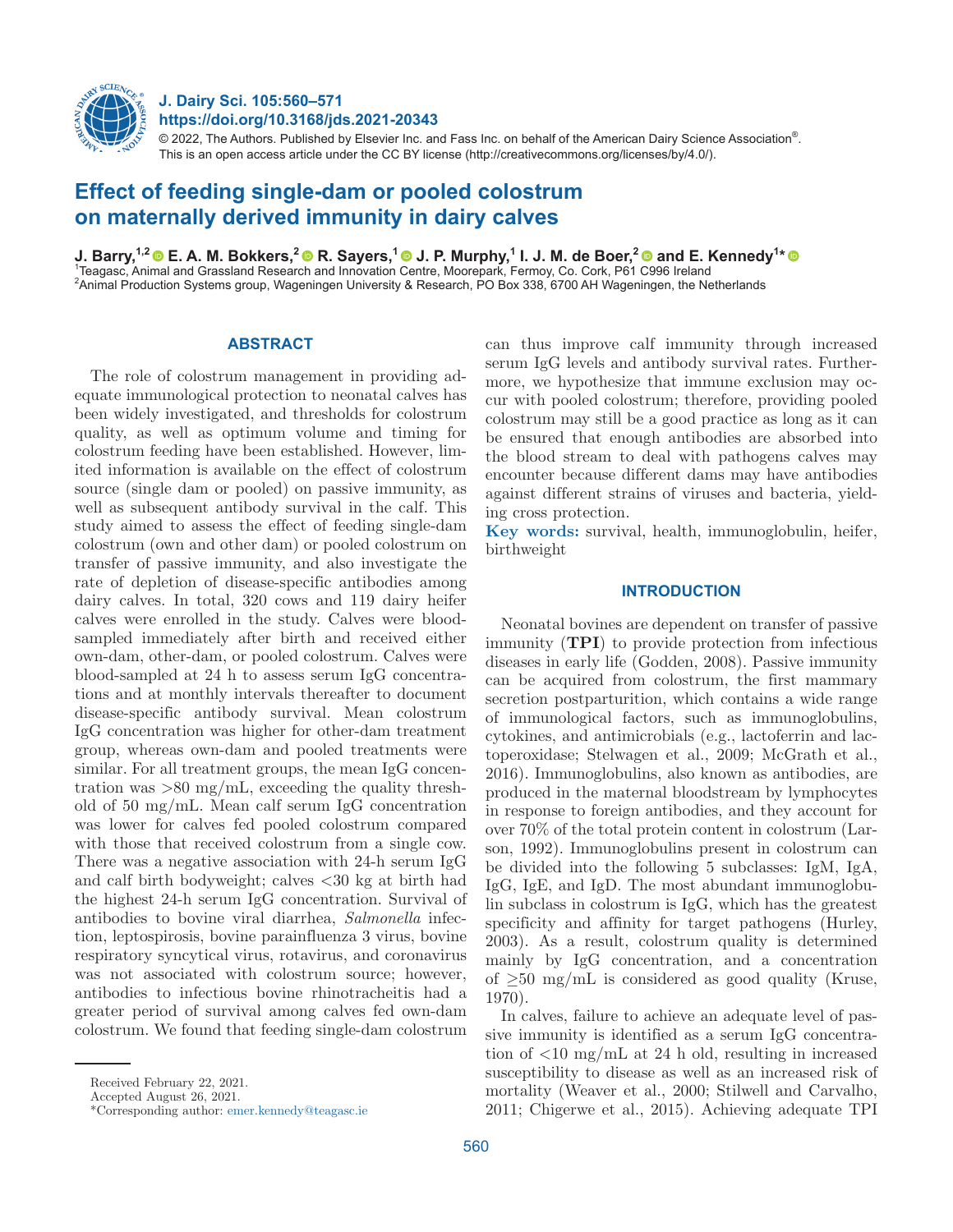depends predominantly on the following 3 main factors: (1) the volume of colostrum provided to the calf (Godden et al., 2009; Conneely et al., 2013), (2) the timing within which colostrum is received by the calf after birth (Michanek et al., 1989; Morin et al., 1997), and (3) the quality of the colostrum (Beam et al., 2009).

When feeding colostrum, the recommended practice is to provide each calf with colostrum from their own dam once the colostrum is of sufficient quality (Godden, 2008). In Ireland, however, studies have found that feeding of nonmaternal colostrum is commonly practiced. Over 30% of farmers provide calves with colostrum that has been pooled from several cows, whereas almost 10% of farms provide colostrum produced by another cow (other dam; Barry et al., 2019). Feeding pooled colostrum, but also single-dam colostrum, can have negative implications for TPI when colostrum quality is low (Weaver et al., 2000). Direct comparisons between passive immunity of calves fed colostrum from maternal and nonmaternal colostrum (other dam, pooled), as well as the effects on antibody depletion, are required. Additionally, there is limited information on any negative implications of feeding either pooled or other-dam colostrum in situations where colostrum quality is relatively high. For example, within a herd that has a high mean value for colostrum IgG, does pooling colostrum still elicit a reduction in colostrum quality and present a risk to TPI (Godden, 2008)? Also, there remains a gap in the knowledge on which source of colostrum provides the most immunological protection to calves, not only for passive immunity, but also for disease-specific immunity during the first year of life. The range of disease-specific antibodies in colostrum will vary depending on immune function of the dam and exposure to pathogens; therefore, we hypothesized that pooling colostrum from several cows could provide more comprehensive immunity to calf as they receive antibodies to a wider range of diseases.

Antibodies acquired from colostrum have a limited survival time once present in the calf's circulatory system. The rate of antibody depletion can vary based on the animal, due to either individual differences or the level of passive immunity received, with high levels of maternally derived immunity resulting in a slower rate of depletion (Chase et al., 2008). When colostrum quality is high, and high rates of TPI are achieved, much slower rates of antibody depletion are expected. Differences in maternally derived immunity at the animal level could also negatively affect vaccine efficacy as studies have found no increase in vaccine-derived antibody titers when vaccines were administered in the presence of maternally derived antibodies to the same disease (Ellis et al., 1996; Kirkpatrick et al., 2001). As a result, vaccination protocols would need to be modified accordingly to avoid any window for susceptibility to disease, which calves may experience in the absence of vaccine-derived immunity.

By investigating the effects of feeding pooled or single-dam colostrum (own dam or other dam), and assessing passive immunity in addition to the depletion rate of disease-specific immunity, improved protocols for colostrum feeding and vaccine administration could be developed. This could enhance calf immunity, ultimately contributing to improved welfare among calves. Therefore, this study aimed to assess the effect of feeding single-dam colostrum, maternal or nonmaternal colostrum, or colostrum pooled from multiple cows of known immunological profiles on TPI and diseasespecific immunity of calves, and also to investigate the rate of depletion of disease-specific antibodies among dairy calves.

# **MATERIALS AND METHODS**

This study was carried out at Teagasc, Animal & Grassland Research and Innovation Centre (Moorepark, Fermoy, Co. Cork, Ireland) between January and October of 2016 and 2018. Ethical approval was received from the Teagasc Animal Ethics Committee (TAEC101/2015), and procedure authorization was granted by the Irish Health Products Regulatory Authority (AE19132/P044). Experiments were undertaken in accordance with the Irish Cruelty to Animals Act (Irish Statute Book, 1876, 2005) and the European Community Directive 86/609/EC.

In total, 320 cows and 120 dairy breed heifer calves were enrolled in the study. To determine the number of animals required, a sample size calculation was completed using IgG data from previous studies completed at Teagasc Moorepark (Conneely et al., 2014). Calculations indicated that to detect a significance of  $P < 0.05$ at a power of 0.80, a minimum of 40 calves per treatment were required to detect a difference of 7 mg/mL in a 2-sample *t*-test. It should be noted that these calculations do not take account for the effects of doing mixed models or including numerous covariates in statistical models, all of which include the effect of reducing the effective sample size. The study was repeated over 2 yr to ensure data from a sufficient number of animals were available. In both January 2016 and January 2018, 160 cows (120 multiparous, 40 primiparous, each year) were enrolled. Cows were selected based on expected calving date (January–February). Blood sampling of cows was conducted in early January to ensure the immunity profile of cows was captured close to parturition and that serological results were received before the com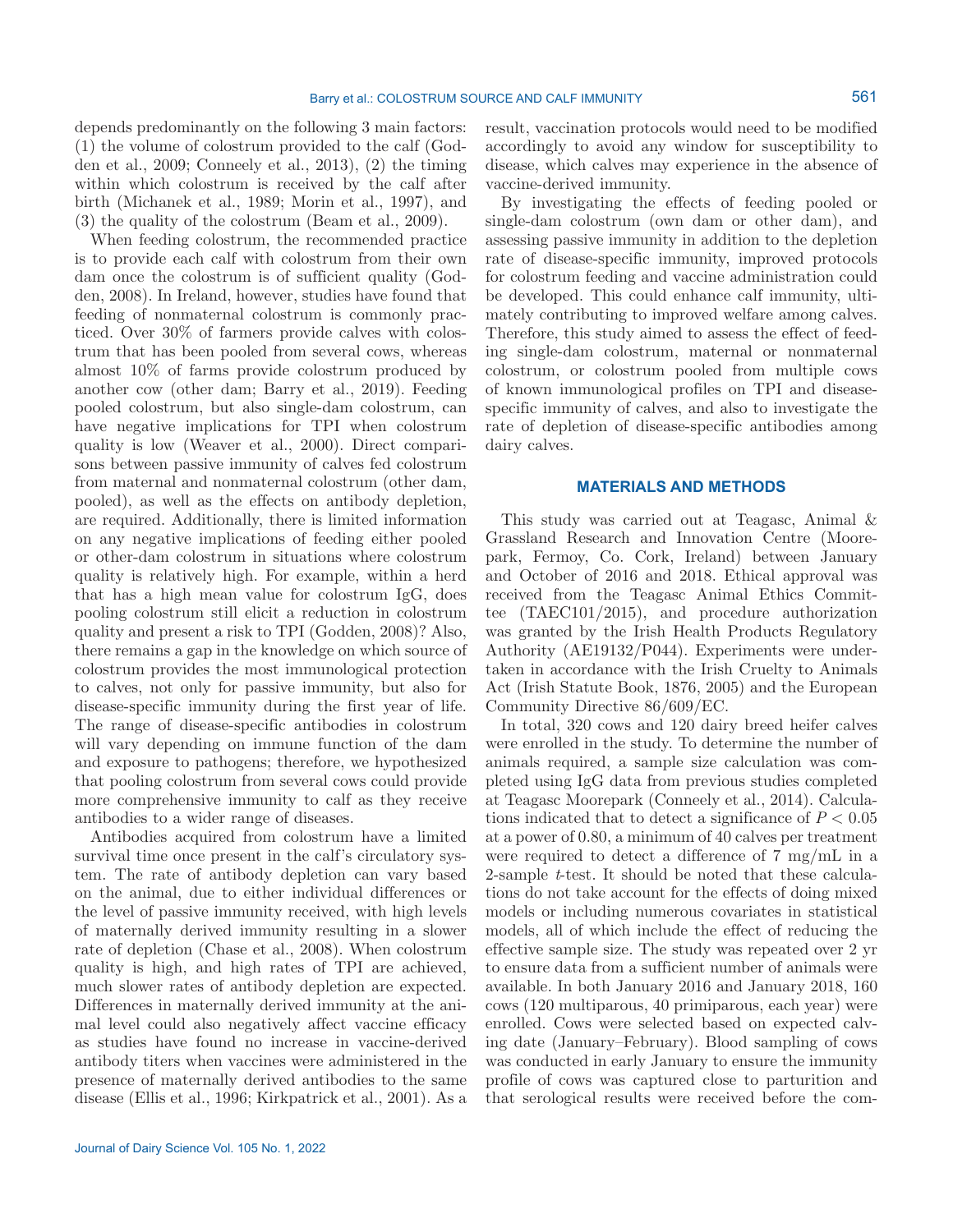mencement of calving. Blood samples were refrigerated at  $4^{\circ}$ C for  $\lt 24$  h, up to the point of dispatch to Enfer Scientific (Enfer Group), where a range of pathogenspecific serological ELISA were conducted. Pathogens investigated included bovine herpes virus-1 (**BHV-1**; IDEXX, BHV gE antibody test), bovine viral diarrhea virus (**BVDV**; IDEXX BVD p80 test kit), *Leptospira borgpetersenii* serovar Hardjo and *Leptospira interrogans* serovar Hardjo (Linnodee *Leptospira* Hardjo ELI-SA kit), *Salmonella enterica* serovar Dublin and *Salmonella enterica* serovar Typhimurium (PrioCHECK *Salmonella* Ab bovine), bovine rotavirus (Bio-X Bovine rotavirus ELISA), bovine coronavirus (Svanovir Bovine Coronavirus antibody test), bovine parainfluenza 3 virus (**PI-3**; Svanovir PIV3 Ab Bovine Parainfluenza virus type 3), and bovine respiratory syncytical virus (**BRSV**; Svanovir Bovine Respiratory Syncytical virus antibody test). Based on serum antibody results, cows were classified as having ELISA-positive or ELISA-negative serological status to each pathogen. To maintain health practices within the research herd and prevent an effect on the study, vaccination protocols for cows and calves remained identical across both years of study. Although 320 cows were blood-sampled for inclusion in the study, 119 eventually produced calves and colostrum compatible with the planned logistics of the study. Reasons for ineligibility of cows in the study included poor colostrum quality, low volume of colostrum produced, and birth to a stillborn or male calf. Of the cows used in the study, 46 were first parity, 25 were second parity, 25 were third parity, and 21 were fourth or greater parity. With regard to breed, 62 were Holstein-Friesian (**HF**) and 57 were HF crossed with another dairy breed (i.e., Jersey).

Using only heifer calves from cows that had been immunologically profiled, a complete randomized block design was applied. A total of 119 calves (59 in 2016, and 60 in 2018) were enrolled in the study. Of these, 88 were HF and 31 were HF  $\times$  Jersey. Calves were balanced based on birthweight, breed, and date of birth. They were then assigned to 1 of the 3 treatments where they received (1) maternal colostrum (**MC**), (2) nonmaternal colostrum (**NMC**), or (3) pooled colostrum (**PC**). The PC was prepared by combining colostrum at equal ratios from several cows (2 cows in 2016, and 4 cows in 2018). Within each of the treatment groups (MC, NMC, PC), calves were balanced based on the serological profile of the cow(s) supplying the colostrum. In terms of colostrum IgG concentration, efforts were made to ensure that similar quality colostrum was provided across each of the treatment groups. Colostrum quality was determined cow-side by Brix refractometry to satisfy the necessity of providing calves with colostrum in a timely manner (Bielmann et al., 2010).

### *Calf Management*

All calving events were supervised by trained and experienced personnel. Following birth, calves were immediately separated from the dam as a standard biosecurity measure. Two identically numbered plastic ear tags were applied to each calf following birth, as required by the Irish Department of Agriculture, Food and the Marine. Each calf was weighed (TruTest XR3000, Tru-test Limited), and 10% iodine was applied to the remnants of the umbilical cord and the navel area. Calves were then placed in indoor individual pens  $(0.8 \text{ m} \times 1.2 \text{ m})$  in size). Colostrum was collected either immediately postcalving using a single portable milking unit, or in the milking parlor when calving occurred within 1 h of a scheduled milking (0700 or 1430 h). Each calf received 8.5% of its birth BW in colostrum within 2 h of birth via bottle and teat or an esophageal tube feeder in the event the calf would not drink voluntarily. Colostrum was either fed immediately or stored under refrigeration (4°C) for a maximum of 48 h for use at a later date (Cummins et al., 2017). Colostrum that had been frozen or refrigerated was defrosted and warmed using tepid water and fed immediately at a temperature of approximately 37°C, as determined by visual thermometer. Colostrum quality was initially measured using a digital Brix refractometer (Milwaukee, MA871 Refractometer; Milwaukee Electronics Kft) and a sample (100 mL) collected for laboratory analysis to more accurately quantify IgG concentration (as described in Colostrum and Serum IgG Analyses section). Only colostrum with a Brix value of  $\geq 22\%$  was used (Bielmann et al., 2010). Colostrum that failed to satisfy the Brix value requirement was not used in this study or provided to any calves as a first feed. When pooling colostrum, a sample was taken of each individual colostrum contribution before pooling, as well as a sample once the pool had been assembled. Each colostrum sample was stored at −20°C until analysis for IgG was conducted by radial immunodiffusion (**RID**) assay (Triple J Farms).

In 2016, following a single feed of colostrum, all calves received milk replacer (**MR**; 26% CP, 16% crude fat; Heiferlac Instant) thereafter. In 2018, calves received colostrum and 5 feeds of transition milk from the same origin (i.e., a calf that received own-dam colostrum then received 5 feeds of transition milk from their own dam; in the case of PC, transition milk from the same cows was pooled and fed). Following the fifth feed of transition milk, calves received MR (26% CP) thereafter. At 4 d of age, calves were transferred from their individual pen to a group pen (indoors;  $7.5 \times 4.7$  m area with deep straw bedding; 15 cm) containing up to 15 calves. Calves from each treatment group were evenly distributed across group pens. Once a group was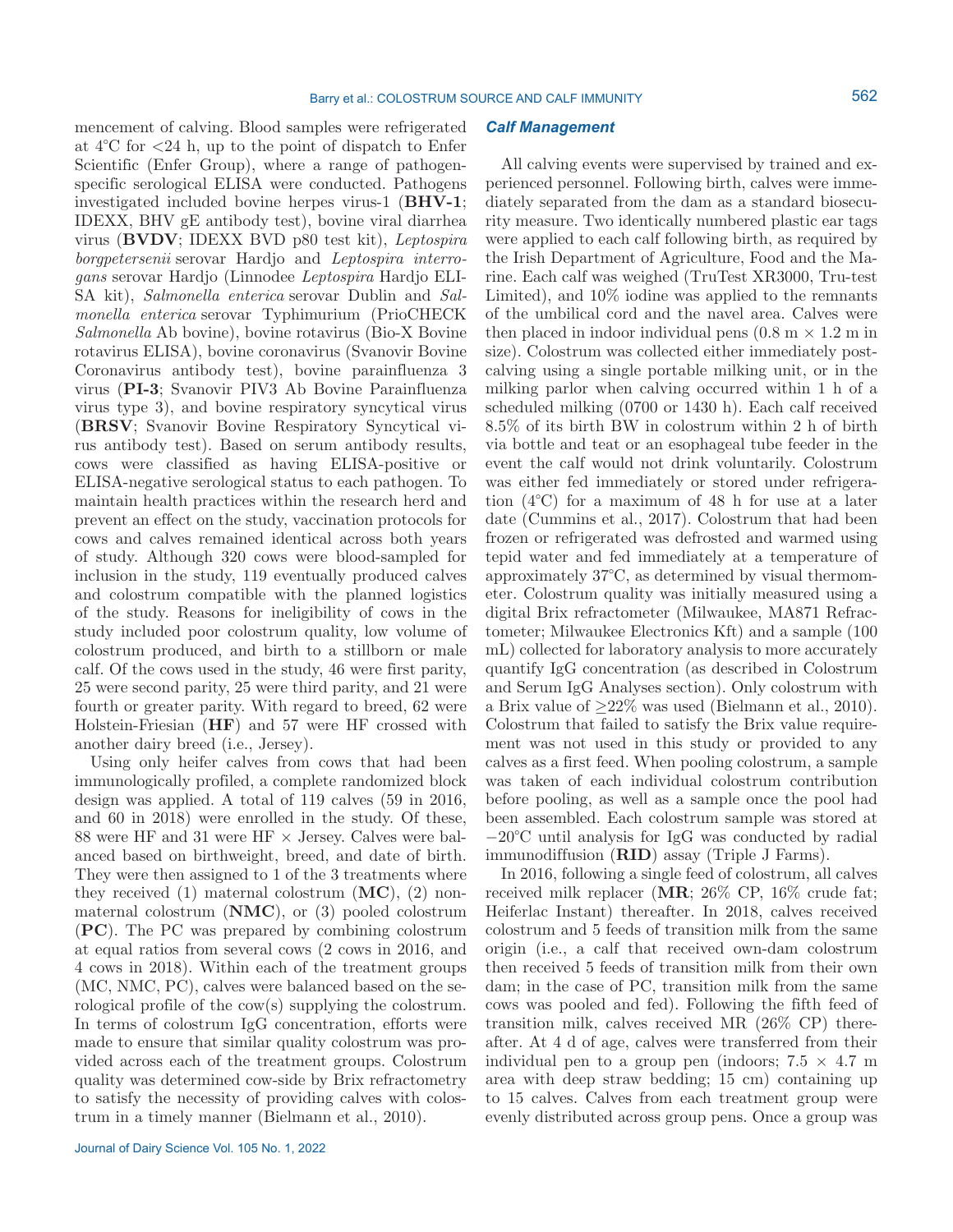created, calves remained in their allocated group until after weaning. The maximum difference in birthdate within groups was 2 wk.

Automatic feeding stations (Vario Smart Powder, TAP5–VS1–50: Förster–Technik GmbH) were located within each group pen and provided MR according to a predesigned feeding program. Calves entering the group pen commenced an individual feeding program, initially receiving 4 L of MR per day, which increased gradually to 6 L of MR per day over a 7-d period. This volume of MR per day remained constant for the duration of time taken to reach the minimum target weaning weight (95 kg for HF, 80 kg for HF  $\times$  Jersey). The feeding program was then modified to achieve gradual weaning over a period of 14 d. At all stages of the feeding program, the daily MR allowance was delivered over 3 equal feeds, prepared fresh at 37°C in 1-L portions at a concentration of 15%. During the housing period, fresh clean drinking water was available in automatic drinking bowls. Hay and concentrates (18% CP, 10.4% crude fiber, 6.2% crude ash: Roches Feeds) were offered ad libitum. Postweaning, calves were given full-time access to pasture and offered 1 kg of supplementary concentrate feed per day, identical to that described above.

## *Blood Sample Collection*

Before we sampled blood from precalving cows, an area at the tail base was sanitized using an alcohol swab. From this area, 10-mL blood samples were collected via the coccygeal vein using 21 gauge  $(0.75 \times 25)$ mm) vacutainer needles (BD Vacutainer PrecisionGlide Multiple Sample Needle, Becton, Dickinson and Company) and plain serum tubes (10-mL BD Vacutainer, BD).

Within 1 h of birth, and before colostrum feeding, one 10-mL blood sample was taken from each calf via the jugular vein using 21 gauge  $(0.75 \times 25 \text{ mm})$  vacutainer needles (BD Vacutainer PrecisionGlide Multiple Sample Needle, Becton, Dickinson and Company) and a plain serum tube (10-mL BD Vacutainer, BD). A second blood sample was taken from each calf 24 h postcolostrum feeding to determine serum IgG.

Calves were blood-sampled at monthly intervals thereafter, and the resultant serum samples were analyzed for antibodies against the same range of pathogens as each dam (i.e., BHV-1, BVDV, *Leptospira* Hardjo, *Salmonella* species, bovine rotavirus, bovine coronavirus, PI-3, and BRSV; Enfer Scientific, Ireland). These were collected to examine the depletion rate of pathogenspecific antibodies in calves of known colostrum status. Blood samples were refrigerated at 4°C for 24 h before serum separation by centrifugation  $(3,000 \times g)$  for 30 min) at 4°C. Following centrifugation, serum samples were collected and frozen at −20°C until submitted for IgG or serological analysis.

## *Colostrum and Serum IgG Analyses*

Calf serum samples (0 and 24 h) and colostrum samples were defrosted at 4°C and analyzed using RID kits (Triple J Farms). Each kit contained a 24-well test plate and 3 reference sera samples. Kits were stored at 4°C and allowed to reach room temperature (20–24°C) 30 min before use. Colostrum samples were prepared at a 1:3 dilution using distilled water, whereas 24-h serum samples were prepared at a 1:2 dilution using the same diluent. The 0-h serum samples did not require any dilution before analysis because IgG concentrations at this time point would be negligible (Stott et al., 1979). On each test plate, wells 1 to 3 contained kit reference sera (196 mg/dL, 1,402 mg/dL, 1976 mg/dL, respectively), well 4 was blank, and the remaining wells contained serum or colostrum samples. Each sample was tested in duplicate. Plates were incubated at room temperature for 24 h. Diameters of precipitate rings surrounding each well were measured to the nearest 0.01 mm using digital vernier calipers. Ring diameter values of the 3 reference sera samples were squared and plotted against their known concentrations, producing a standard reference curve. This was then used to determine the IgG concentration of the serum and colostrum samples present on the plate. Samples that produced a value beyond the range of the reference curve were re-analyzed at an increased dilution rate.

# *Apparent Efficiency of Absorption*

The ratio of IgG absorbed into the neonatal circulatory system relative to the IgG mass ingested (i.e., the apparent efficiency of absorption; **AEA**) was calculated using the following set of formulas (Quigley et al., 1998):

$$
AEA = \frac{\text{serum IgG}(g/L) \times \text{plasma volume}(L)}{\text{total IgG intake}(g)} \times 100
$$

and

plasma volume 
$$
(L) = 0.089 \times
$$
 birth BW  $(kg)$ ,

where total IgG intake  $=$  [IgG] of colostrum received  $\times$ (birth BW  $\times$  0.085), assuming a feeding rate of 8.5% of birth BW (Conneely et al., 2014). When calculating AEA, samples (colostrum and 24-h calf serum) for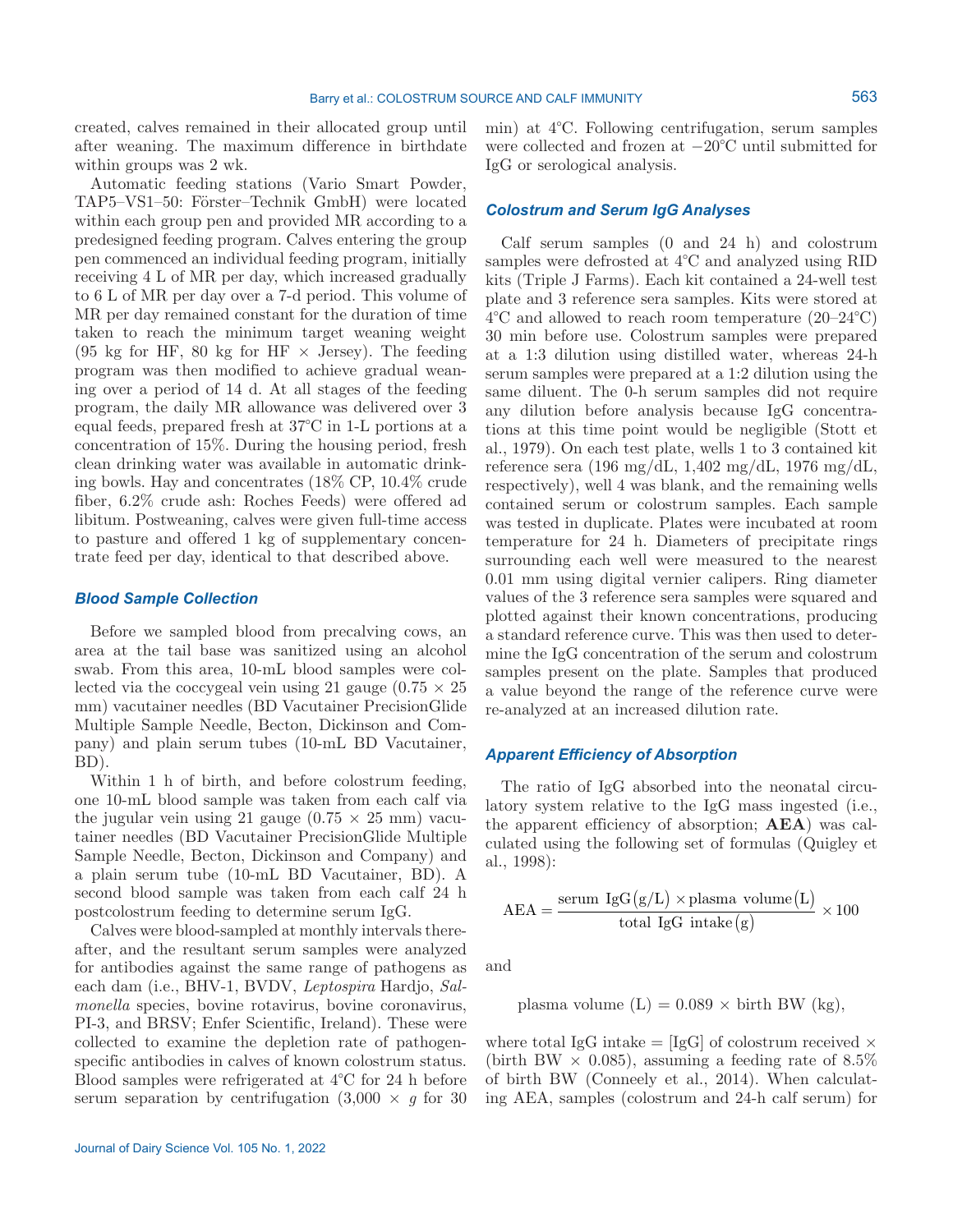Barry et al.: COLOSTRUM SOURCE AND CALF IMMUNITY

4 calves produced a value of >100%. As this would not be biologically possible, these values were excluded from the data set.

# *Health Scoring and Performance Recording*

From birth to 4 wk postweaning, individual animal health scores were assigned to each calf on a twiceweekly basis. This was carried out by a single trained observer using a modified calf health–scoring system that combined health-scoring systems developed by the School of Veterinary Medicine, University of Wisconsin-Madison and Teagasc (Dillane et al., 2020; Sayers et al., 2016). Calves were scored on 11 different aspects of health as follows: demeanor, mobility, interest in surroundings, temperature, ears, eyes, nasal discharge, fecal consistency, cough, naval, and joints. Each individual aspect received a score from 0 to 3; 0 represented normal and 3 represented the most severely affected. Following each health-scoring assessment, results were relayed to the farm manager to allow treatments to be provided if necessary. Any illness episodes were treated appropriately by farm personnel or a veterinarian, depending on the severity or complexity of the illness. Type of treatment and duration of administration were recorded. Calves were weighed weekly preweaning and at 2-wk intervals postweaning.

## *Statistical Analyses*

All statistical analyses were conducted using SAS (SAS version 9.4; SAS Institute Inc.). Normality of dependent variables was assessed using PROC UNI-VARIATE through an assessment of residual skewness combined with a visual examination of the distribution pattern. All dependent variables were normally distributed. Significant associations were confirmed when  $P < 0.05$ ; in both models, interactions were examined between significant variables and least squares means assessed. Factors associated with colostrum and calf serum IgG concentration were assessed using linear mixed models in PROC MIXED, as were calf disease-specific serological responses at 1-mo of age and treatment group. Factors considered in the model investigating colostrum IgG included dam breed (HF, HF cross), year (2016, 2018), parity  $(1, 2, 3, \geq 4)$ , and dam pathogen-specific serological status. For calf 24-h serum IgG concentration, factors considered in the model included colostrum feeding treatment (MC, NMC, PC), dam parity, calf breed, birth BW, IgG concentration of colostrum fed, year, and dam pathogen-specific serological status. Birth BW was included in the model as a continuous variable, but also in a separate model as a categorical variable, based on quartiles of the data set. Birth month nested within year was also included in the model, and interactions between treatment and year were investigated. Factors considered in the model investigating disease-specific antibody levels in 1-moold calves included colostrum feeding treatment, breed, IgG concentration of colostrum, year, birthweight, and dam serological status and antibody levels to the same disease. A separate model was used for each of individual pathogen status (BVDV, *Salmonella* species, BHV-1, *Leptospira* Hardjo, PI-3, BRSV, bovine rotavirus, and bovine coronavirus).

# *Survival Analyses*

Survival of maternally derived pathogen-specific antibodies in heifer calves was documented through analyses of serum samples collected on a monthly basis. Survival rate in the present study refers to the time point from birth to the month in which half of all samples produce a seronegative result to the specific pathogen. The effect of colostrum feeding treatment (MC, NMC, PC), IgG concentration of colostrum received, birth BW, and serum IgG concentration on survival of antibodies against a specific pathogen was analyzed by the Cox proportional hazards model using PROC PHREG. Kaplan-Meier survival functions were estimated for treatment and year using PROC LIFETEST. A separate model was applied for each specific disease when investigating factors affecting antibody depletion.

#### **RESULTS**

#### *Colostrum IgG*

No interaction existed between treatment and year with regard to colostrum IgG concentration. Mean colostrum IgG concentration was 84.2 mg/mL and ranged from 52.5 to 164.9 mg/mL. No difference was detected between the overall IgG concentration of PC and the mean IgG concentration of individual samples used to create the pool. Treatment, year, calving month, and parity were all associated  $(P < 0.05)$  with colostrum IgG concentration. Mean colostrum IgG concentration was highest for the NMC treatment group, whereas MC and PC yielded similar values (Table 1). For all treatment groups, the mean IgG concentration was  $>80$  mg/mL, exceeding the quality threshold of 50 mg/ mL. Mean colostrum IgG concentration in 2016 was 71.2 mg/mL (range =  $34.9 - 108.9$  mg/mL), which was significantly lower  $(P < 0.001)$  than 2018 (mean  $= 97.0$ )  $mg/mL$ ; range = 54.8–164.92 mg/mL).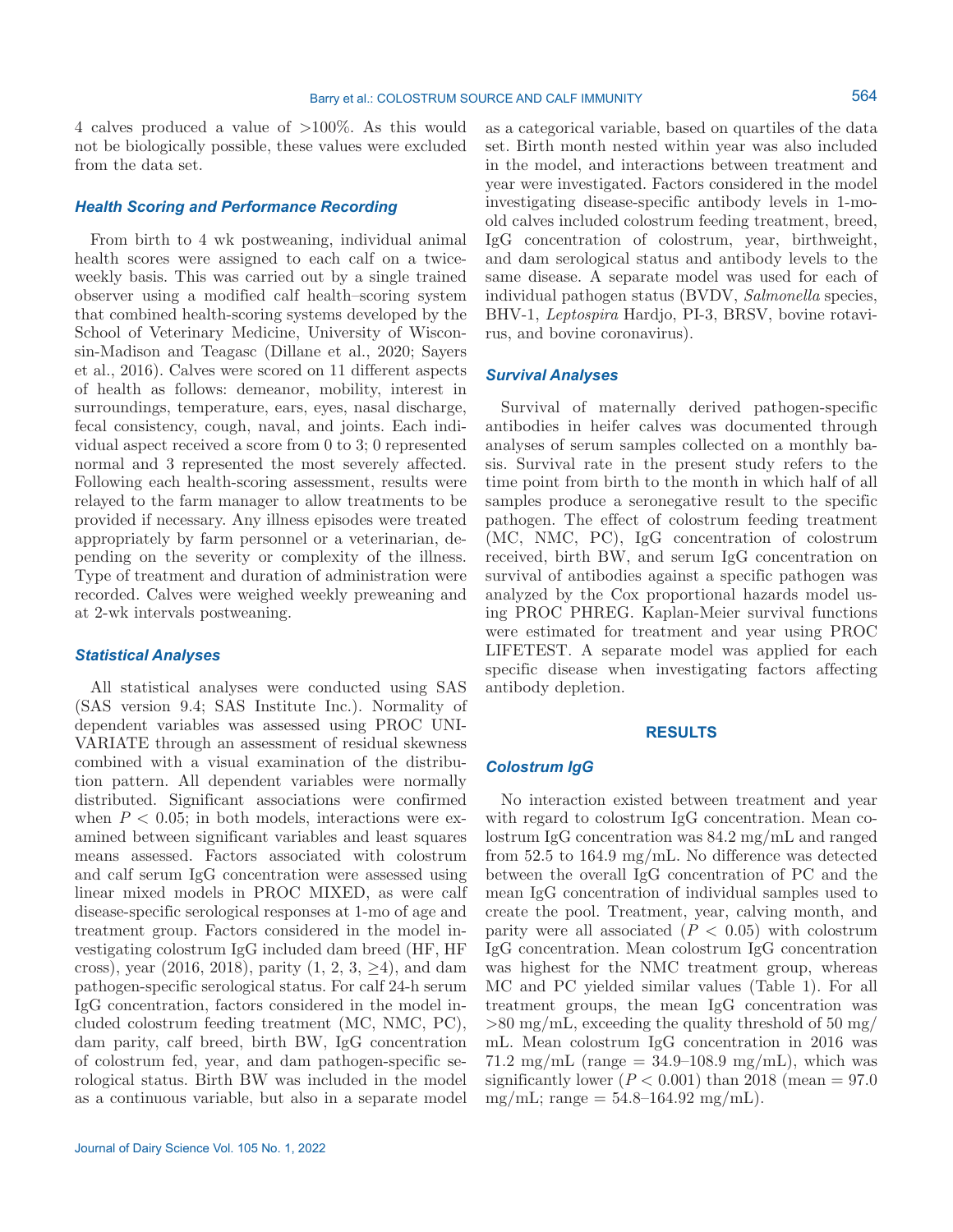

**Figure 1.** Least squares means  $(1 \pm SE)$  for 24-h calf serum IgG concentration based on birth BW (when included as categorical variable). Categories were based on quartiles of the data set and include <30 kg (n = 30), 30 to 34 kg (n = 36), >34 to 36.5 kg (n = 24), and >36.5 kg  $(n = 28)$ . Bars with different letters  $(a-c)$  indicate a significant difference  $(P < 0.05)$  in means.

# *Calf Serum IgG*

Mean calf serum IgG concentration was 43.7 mg/mL  $(\text{range} = 18.7 \text{--} 105.4 \text{ mg/mL})$ . Calves that received PC had a lower mean 24-h serum IgG concentration than calves fed colostrum from their own dam or another single dam (Table 1). For calf 24-h serum IgG concentration, factors considered in the model included colostrum feeding treatment (MC, NMC, PC), dam parity, calf breed, birth BW, IgG concentration of colostrum fed, year, and dam pathogen-specific serological status. Mean serum IgG concentration in 2016 was 32.6 mg/ mL, ranging from 18.7 to 59.8 mg/mL. In 2018, mean serum IgG concentration was 58.4 mg/mL, ranging from 31.3 to 105.3 mg/mL. For BW, a negative association was identified with regard to calf 24-h serum IgG (Figure 1); calves with a birth BW of  $\langle 30 \text{ kg had} \rangle$ the highest 24-h serum IgG concentration (47.5 mg/ mL). Calves that received highest quality colostrum (i.e., containing  $>100 \text{ mg/mL}$  of IgG) had the highest serum IgG concentration at 24 h. When calf serum IgG concentration at 24 h was plotted against IgG concentration of colostrum received (Figure 2), this produced a regression equation of  $y = 0.5454x - 0.3835$ , with a coefficient of determination of 0.38.

## *Associations with Calf Serological Status at 1 mo*

Calf BVDV serological status at 1 mo of age was associated  $(P < 0.05)$  with colostrum feeding treatment, which was highest among MC calves. Calf PI-3 serological status was associated  $(P < 0.05)$  with treatment, which was lowest among the PC treatment group. Calf BRSV serological status at 1 mo of age was associated (*P* < 0.05) with dam BRSV antibody levels. No further significant associations were identified with regard to these pathogens.

With regard to *Leptospira* Hardjo, *Salmonella* Dublin/Typhimurium, BHV-1, bovine rotavirus, and bovine coronavirus serological status of calves at one month of age, no association was identified with colostrum feeding treatment, calf breed, IgG concentration of colostrum received, year, birthweight, and dam serological status to the same pathogen.

**Table 1.** Mean colostrum IgG concentration and calf serum IgG concentration at 24 h as determined by radial immunodiffusion assay for calves fed own dam (MC), nonmaternal dam (NMC), and pooled colostrum (PC)

|                                                                    | Treatment                                         |                                                   |                                                          |                      |                            |
|--------------------------------------------------------------------|---------------------------------------------------|---------------------------------------------------|----------------------------------------------------------|----------------------|----------------------------|
| Item                                                               | МC                                                | NMC                                               | PС                                                       | <b>SEM</b>           | $P$ -value                 |
| Colostrum IgG $(mg/mL)$<br>24-h serum IgG $(mg/mL)$<br>$AEA^1(\%)$ | $88.55^{\circ}$<br>$44.53^{\circ}$<br>$55.39^{a}$ | $94.18^{b}$<br>$43.84^{\rm a}$<br>$54.07^{\circ}$ | $87.41^{\circ}$<br>40.50 <sup>b</sup><br>$51.52^{\rm b}$ | 1.66<br>0.64<br>0.76 | < 0.01<br>< 0.01<br>< 0.01 |

<sup>a,b</sup>Different superscript letters indicate significant difference between treatments ( $P < 0.05$ ).  ${}^{1}\text{AEA}$  = apparent efficiency of absorption.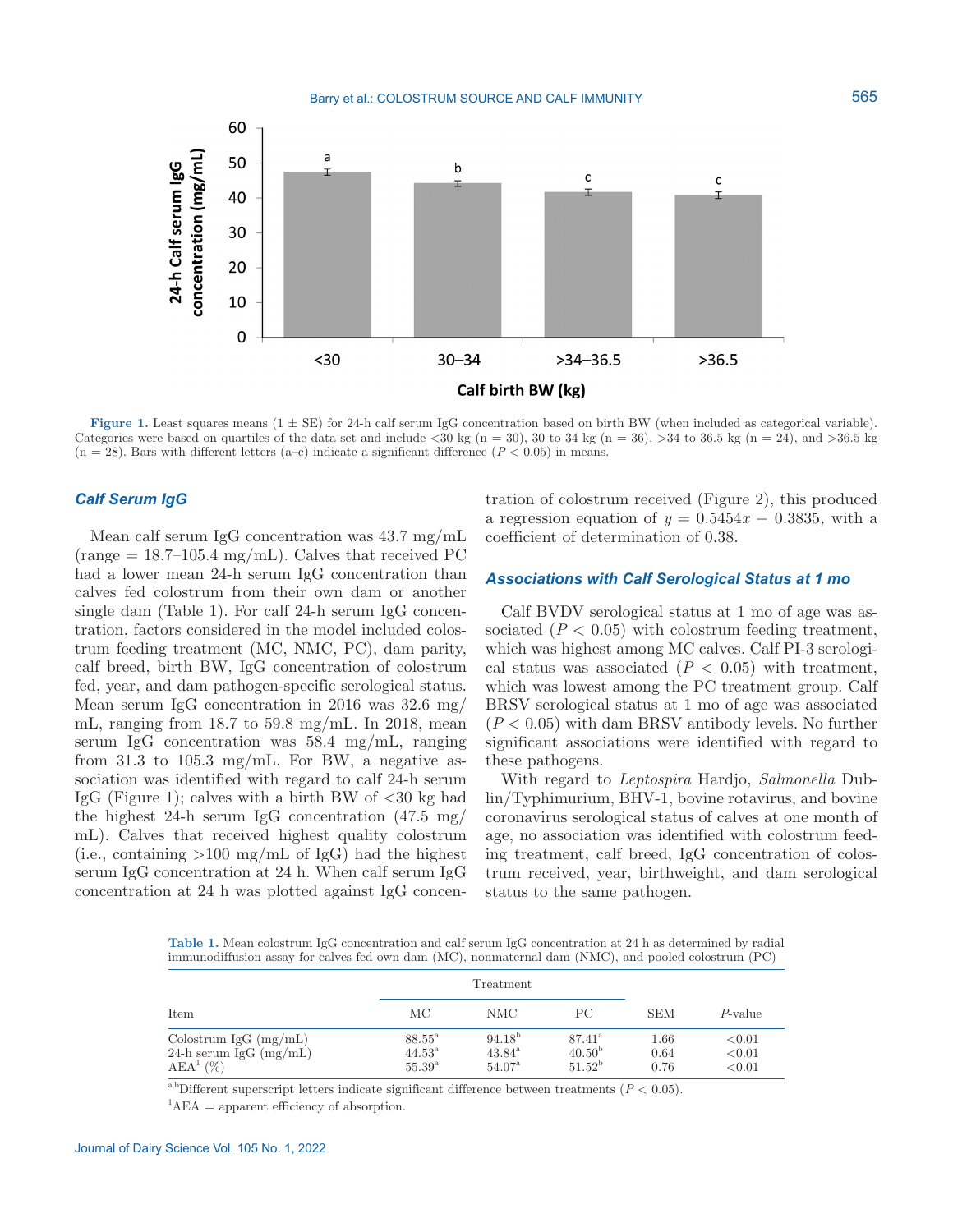

**Figure 2.** Immunoglobulin G concentration of colostrum received by 119 dairy calves, plotted against the 24-h serum IgG concentration of the same calves, as determined by radial immunodiffusion assay.

#### *Maternally Derived Antibody Survival*

Antibody survival rates for the diseases of interest, in both 2016 and 2018, are summarized in Table 2. For BVDV, *Leptospira* Hardjo, *Salmonella* Dublin/Typhimurium, PI-3, BRSV, bovine rotavirus, and bovine coronavirus, no associations were detected between survival of antibodies and colostrum feeding treatment, IgG concentration of colostrum received, year, or calf serum IgG concentration at 24 h. With regard to BHV-1, colostrum feeding treatment  $(P < 0.05)$ and IgG concentration of colostrum  $(P < 0.05)$  were associated with antibody survival. Antibody survival for infectious bovine rhinotracheitis (**IBR**) was lower for calves fed PC compared with calves fed other-dam colostrum. No difference was identified in IBR antibody survival for calves fed PC and MC colostrum, or calves fed MC and NMC colostrum. A linear association was detected between anti-BHV-1 antibody survival and IgG concentration of colostrum. Higher IgG colostrum resulted in an increased duration of survival of anti-BHV-1 antibodies.

## **DISCUSSION**

The role of colostrum management in providing adequate immunological protection to neonatal calves has been widely investigated, and thresholds for colostrum quality, as well as optimum volume and timing for colostrum feeding have been established (Godden, 2008; Conneely et al., 2013). However, limited information is available on the effect of colostrum source (individual dam or pooled) on passive immunity, as well as on maternally derived antibody survival in the calf. Research shows that on commercial Irish dairy farms, colostrum is fed from several different sources (MC, NMC, or PC; Barry et al., 2019), often to reduce the farm labor requirements that increase dramatically during the calving season. This study aimed to assess the effect of feeding individual dam and PC on passive immunity in neonatal calves, and to investigate associations with pathogen-specific antibody survival over an 8 mo period.

## *Colostrum Quality*

Mean colostrum IgG concentration obtained in this study was high, well exceeding the 50 mg/mL threshold for good quality (Godden, 2008). Although colostrum quality in the present study was not as high as previously identified among Irish dairy research herds (Conneely et al., 2013), it was similar to that found during a recent study on commercial Irish dairy farms (85 mg/ mL; Barry et al., 2019). This indicates that findings from the present study could be reflective of expected outcomes for passive immunity that would be experienced on commercial dairy farms when the same management practices are applied. Large variation existed in colostrum quality both between and within years. Based on existing literature, such variation would be expected because colostrum quality is influenced by a large number of factors including breed, parity, prepartum nutrition, dry period length, and time of colostrum collection (Godden, 2008). Although parity and breed of the cohort of dams from which colostrum was used was similar in both years, and strict guidelines applied for timing of colostrum collection, prepartum nutrition and dry period length were not controlled, and could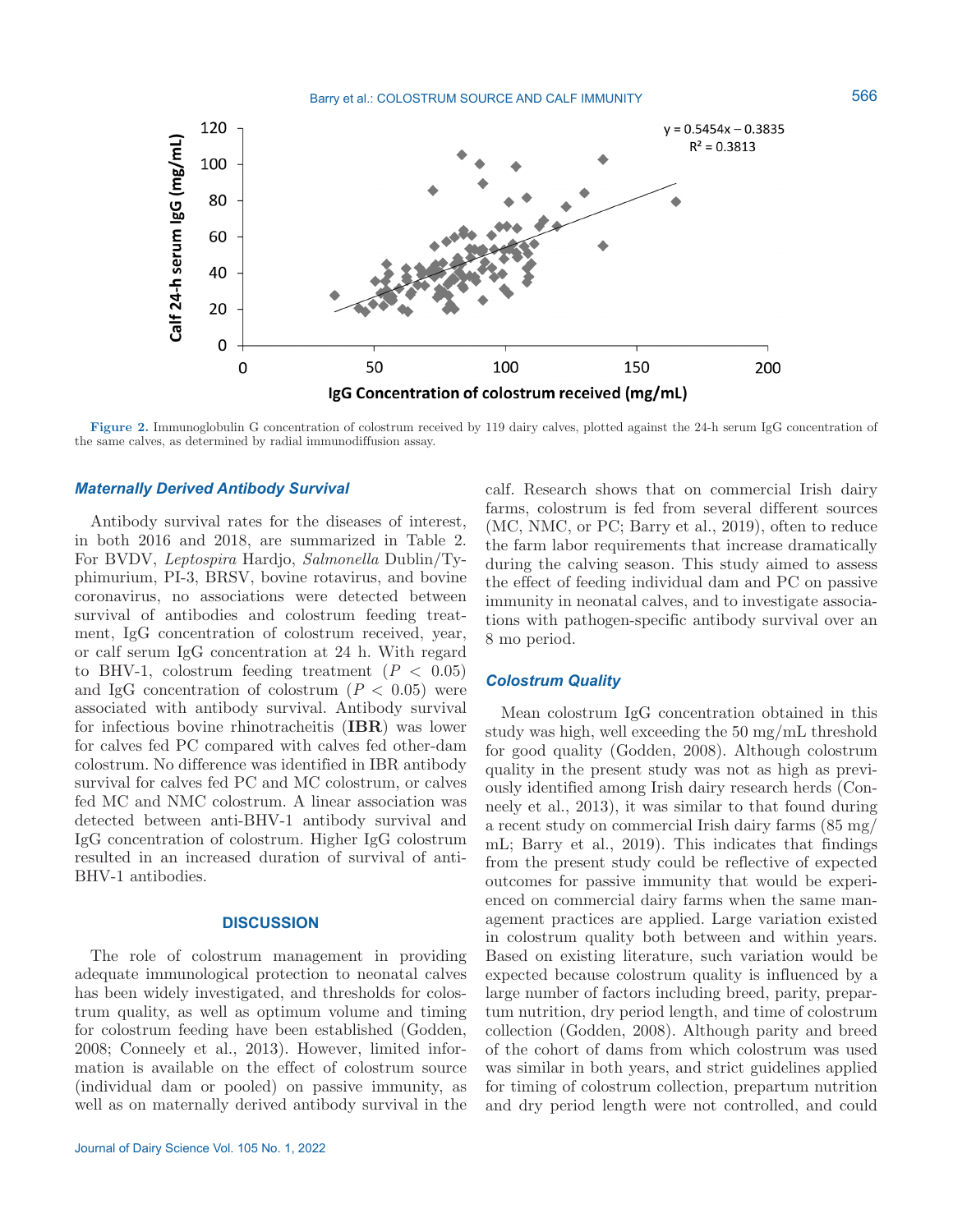potentially be a source of variation. Other factors such as dam health (Dardillat et al., 1978) and mineral status (Weiss et al., 1990) can also influence colostrum quality, which could also be potential sources of variation both between and within years. Previous studies have found similar variation in colostrum quality; however, few studies have examined colostrum quality within a herd across several different years. The present study demonstrated that colostrum quality within a herd can vary between years, which further emphasizes the need for year on year assessment of colostrum quality to avoid any negative implications of such variation, such as failed TPI.

# *Pooling Colostrum*

Failure to find a statistical difference between IgG concentration of PC and the mean IgG concentration of MC indicated that the process of pooling does not have a negative effect on IgG concentration. However, in the present study, only colostrum that produced a value of ≥22% on a Brix refractometer was used and combined in equal proportions to create the pool. In situations where colostrum quality is not assessed before pooling and mixed at different proportions, it could negatively affect overall IgG concentration (Weaver et al., 2000) and increase the risk of failed TPI occurring. A recent study by Barry et al. (2019) described how over 30% of Irish dairy farmers reported feeding PC. The same study also found that less than 15% of Irish dairy farmers actively measure colostrum quality. Results from the present study demonstrate that when strict procedures are followed (i.e., using only good quality colostrum, combining in equal proportions, storing correctly), PC can contain an IgG concentration capable of providing adequate TPI. However, this study was conducted within a research herd where high herd health standards were achieved through comprehensive vaccination programs, regular disease screening, prompt isolation or culling of any animals suspected of harboring infectious disease, and meticulous hygiene standards. The associated risk of disease transfer within a herd when pooling colostrum is extremely difficult to overcome (Godden et al., 2009), and pooling colostrum should not be practiced in situations where diseases transmissible through colostrum, such as Johnes disease, are present (Nielsen et al., 2008).

# *Serum IgG Concentration and AEA*

The difference in calf 24-h serum IgG concentration between treatments indicated that colostrum from a single-dam (MC, NMC) results in significantly improved TPI compared with feeding PC. However, colostrum

| ₹                                                                                                                                                                                                                                    |                                                 |
|--------------------------------------------------------------------------------------------------------------------------------------------------------------------------------------------------------------------------------------|-------------------------------------------------|
| ١                                                                                                                                                                                                                                    |                                                 |
|                                                                                                                                                                                                                                      |                                                 |
|                                                                                                                                                                                                                                      |                                                 |
| i                                                                                                                                                                                                                                    |                                                 |
|                                                                                                                                                                                                                                      |                                                 |
|                                                                                                                                                                                                                                      |                                                 |
|                                                                                                                                                                                                                                      |                                                 |
|                                                                                                                                                                                                                                      |                                                 |
| こうしょう こうしゃ                                                                                                                                                                                                                           |                                                 |
|                                                                                                                                                                                                                                      |                                                 |
|                                                                                                                                                                                                                                      |                                                 |
|                                                                                                                                                                                                                                      |                                                 |
|                                                                                                                                                                                                                                      |                                                 |
|                                                                                                                                                                                                                                      |                                                 |
|                                                                                                                                                                                                                                      |                                                 |
| こうしょう こうこう                                                                                                                                                                                                                           |                                                 |
|                                                                                                                                                                                                                                      |                                                 |
|                                                                                                                                                                                                                                      |                                                 |
|                                                                                                                                                                                                                                      |                                                 |
|                                                                                                                                                                                                                                      |                                                 |
|                                                                                                                                                                                                                                      |                                                 |
| ì                                                                                                                                                                                                                                    |                                                 |
|                                                                                                                                                                                                                                      |                                                 |
|                                                                                                                                                                                                                                      |                                                 |
|                                                                                                                                                                                                                                      |                                                 |
|                                                                                                                                                                                                                                      |                                                 |
|                                                                                                                                                                                                                                      |                                                 |
|                                                                                                                                                                                                                                      |                                                 |
|                                                                                                                                                                                                                                      |                                                 |
|                                                                                                                                                                                                                                      |                                                 |
| į<br>)<br>ļ                                                                                                                                                                                                                          |                                                 |
|                                                                                                                                                                                                                                      |                                                 |
|                                                                                                                                                                                                                                      |                                                 |
|                                                                                                                                                                                                                                      |                                                 |
|                                                                                                                                                                                                                                      |                                                 |
|                                                                                                                                                                                                                                      |                                                 |
|                                                                                                                                                                                                                                      |                                                 |
|                                                                                                                                                                                                                                      |                                                 |
|                                                                                                                                                                                                                                      |                                                 |
| <b>Contract</b>                                                                                                                                                                                                                      |                                                 |
|                                                                                                                                                                                                                                      |                                                 |
|                                                                                                                                                                                                                                      |                                                 |
| J                                                                                                                                                                                                                                    |                                                 |
| į<br>:                                                                                                                                                                                                                               |                                                 |
| i                                                                                                                                                                                                                                    |                                                 |
| į                                                                                                                                                                                                                                    |                                                 |
| i                                                                                                                                                                                                                                    |                                                 |
|                                                                                                                                                                                                                                      |                                                 |
|                                                                                                                                                                                                                                      |                                                 |
|                                                                                                                                                                                                                                      |                                                 |
| j<br>j                                                                                                                                                                                                                               |                                                 |
|                                                                                                                                                                                                                                      |                                                 |
|                                                                                                                                                                                                                                      |                                                 |
|                                                                                                                                                                                                                                      |                                                 |
|                                                                                                                                                                                                                                      |                                                 |
| ЗЩ                                                                                                                                                                                                                                   |                                                 |
|                                                                                                                                                                                                                                      |                                                 |
| ׇ֓֕֡                                                                                                                                                                                                                                 |                                                 |
|                                                                                                                                                                                                                                      |                                                 |
|                                                                                                                                                                                                                                      |                                                 |
|                                                                                                                                                                                                                                      |                                                 |
|                                                                                                                                                                                                                                      |                                                 |
| .<br>.                                                                                                                                                                                                                               |                                                 |
|                                                                                                                                                                                                                                      | $\ddot{\phantom{a}}$<br>$\frac{1}{2}$<br>֕<br>¢ |
| i                                                                                                                                                                                                                                    |                                                 |
|                                                                                                                                                                                                                                      |                                                 |
|                                                                                                                                                                                                                                      | i                                               |
| i<br>I<br>ł                                                                                                                                                                                                                          |                                                 |
|                                                                                                                                                                                                                                      | $\overline{\phantom{a}}$                        |
|                                                                                                                                                                                                                                      | i                                               |
|                                                                                                                                                                                                                                      |                                                 |
|                                                                                                                                                                                                                                      |                                                 |
|                                                                                                                                                                                                                                      |                                                 |
|                                                                                                                                                                                                                                      |                                                 |
|                                                                                                                                                                                                                                      |                                                 |
| j                                                                                                                                                                                                                                    |                                                 |
| <b>Continued in the Continued In the Continued In the Continued In the Continued In the Continued In the Continued In the Continued In the Continued In the Continued In the Continued In the Continued In the Continued Interna</b> | i                                               |
|                                                                                                                                                                                                                                      | l                                               |
|                                                                                                                                                                                                                                      |                                                 |
|                                                                                                                                                                                                                                      |                                                 |
|                                                                                                                                                                                                                                      | ¢                                               |
|                                                                                                                                                                                                                                      | ł<br>Ì<br>j                                     |

Antibody survival analysis $^2$  (mo)

Antibody survival analysis<sup>2</sup> (mo)

infection IBR Leptospirosis PI-3 BRSV Rotavirus Coronavirus

 $PI-3$ 

Leptospirosis

 $_{\rm IBR}$ 

2018

2016

2018  $4.9$  $4.8$  $4.6$ 

2016  $4.3$  $4.4$  $4.4$ 

2018

2016

2018

2016

2016

MC 4.5 5.4 4.6 5.4 4.3 4.9 4.1 5.1 5.7 7.4 6.3 6.9 4.3 6.9

NMC 4.9 5.5 4.6 5.6 4.4 4.8 4.1 5.3 5.8 7.4 6.3 6.9 4.1 6.9 — 3.0 PC 4.5 5.5 4.9 5.5 4.4 4.6 4.1 4.9 5.9 7.1 6.3 6.7 4.0 6.4 — 3.0

 $4.1$  $\frac{1}{4}$  $4.1$ 

 $\frac{1}{10}$   $\frac{1}{10}$   $\frac{1}{10}$   $\frac{1}{10}$ 

 $1MC$  = maternal colostrum; NMC = nonmaternal dam colostrum;  $PC$  = pooled colostrum.

 $MC =$  maternal colostrum; NMC = nonmaternal dam colostrum;  $PC =$  pooled colostrum

10.10.10<br>10.10.10

 $6999$ <br> $449$ 

 $\ddot{a}$  io io<br> $\ddot{a}$ 

MC<br>NMC  $\sum_{i=1}^{n}$ 

 $4.5$  $4.5$  $4.9$ 

3Right-censored data indicate >50% of samples were positive at sampling end-point.

Right-censored data indicate  ${>}50\%$  of samples were positive at sampling end-point.

2BVD = bovine viral diarrhea; IBR = infectious bovine rhinotracheitis; PI-3 = bovine parainfluenza 3 virus; BRSV = bovine respiratory syncytial virus.

 $BVD =$  bovine viral diarrhea; IBR = infectious bovine rhinotracheitis; PI-3 = bovine parainfluenza 3 virus; BRSV = bovine respiratory syncytial virus.

 $-3$  5.9

 $\begin{array}{c}\n0 \\
0 \\
\end{array}$ 

 $\mathbf{L}$ 

 $6.9$ <br> $6.9$ <br> $4$ 

0.00<br>0.00<br>0.00

0000<br>000

 $\begin{array}{c} 7.4 \\ 7.4 \\ \end{array}$ 

5<br>6<br>5<br>6<br>5<br>6<br>5<br>6<br>5<br>6<br>5<br>6<br>

2018

2016

2018

2016  $4.3$  $4.0$  $4.1$ 

2018

2016

2018

Coronavirus

Rotavirus

**BRSV** 

|  | Journal of Dairy Science Vol. 105 No. 1, 2022 |  |  |  |
|--|-----------------------------------------------|--|--|--|
|  |                                               |  |  |  |

Item1

BVD

*Salmonella*

 $\begin{array}{c} Salmonella\\ \hspace{-2.5mm}\text{infection} \end{array}$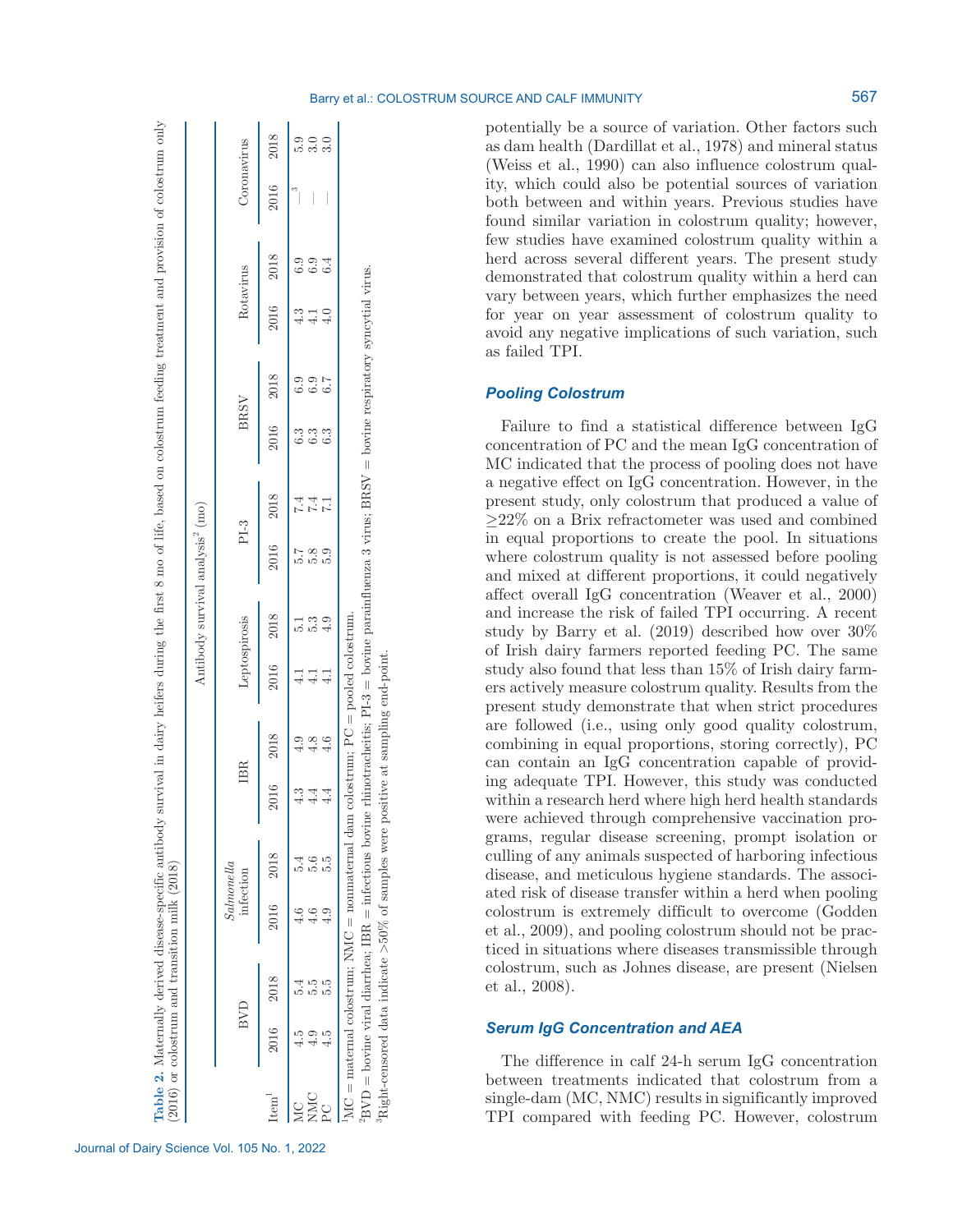quality for the pooled treatment group was similar to that of the MC treatment group. This suggested that although the pooling process did not affect IgG concentration of colostrum, it could affect antibody uptake when fed to calves. This was further supported as AEA was lower among calves that received PC compared with single-dam colostrum (own and other dam). The absorption of IgG, as well as other immunoglobulins, occurs in the small intestine of the calf by a passive process, pinocytosis, whereby immunoglobulins are transferred across the intestinal epithelium (Quigley et al., 2002). Differences in AEA in the present study indicated that colostrum source can influence the efficiency with which this process occurs.

We postulated that a phenomenon of immune exclusion may be occurring when using PC; this is when immunoglobulins, in conjunction with the mucus lining of the gut, bind to pathogens to prevent their entry into the body (Everett et al., 2004; Ulfman et al., 2018). During immune exclusion, the pathogens as well as the immunoglobulins remain confined to the intestinal lumen, and the immunoglobulins prevent adhesion to intestinal epithelium (Ulfman et al., 2018). Providing PC from several sources may increase the array of pathogens that are removed, which would decrease serum IgG to some degree, similar to that reported in this study. This may explain the lack of difference in colostrum IgG content between the 3 treatments investigated (MC, NMC, PC) and also explain the reduced immunoglobulin absorption and lower serum IgG of the PC calves. More detailed exploration, such as testing fecal samples for IgG (Ulfman et al., 2018), may be warranted to confirm this. In general, pooling colostrum is discouraged (Godden, 2008); however, evidence from human medicine shows that bovine IgG binds to many human pathogens and allergens, neutralizes experimental infection of human cells, and limits gastrointestinal inflammation (Ulfman et al., 2018). This may suggest that once high-quality colostrum is used (i.e.,  $>50 \text{ mg/mL}$  IgG or  $>22\%$  Brix; Godden, 2008; Bielmann et al., 2010), pooling colostrum may be a good practice, as long as it can be ensured that enough antibodies are absorbed into the blood stream to deal with pathogens calves may encounter, as different dams may have antibodies against different strains of viruses and bacteria yielding cross protection.

The association identified in the present study between calf serum IgG concentration at 24 h and dam parity and birth BW suggests that calves <30 kg at birth have better antibody absorption capabilities. In contrast, Hopkins and Quigley III (1997) reported no difference in calf serum IgG at 24 h based on birth BW; however, BW was used as a covariate of intake in the study. Lower calf BW at birth is associated with lower rates of dystocia, and Berry et al. (2007) reported the probability of calving dystocia for a third parity dam was 1, 2, 5, and 15% for a calf weighing 20, 30, 40, and 50 kg, respectively, born to cows with a calving BW of approximately 440 kg. This association occurs because corticosteroid levels in the neonatal calf are directly related to antibody absorption from colostrum. Following a difficult birth, cortisol release in the calf is inhibited, resulting in lower levels of antibody absorption (Chase et al., 2008). Dystocia-induced acidosis (respiratory or metabolic acidosis) could also be a factor, as studies have demonstrated a negative association with IgG absorption (Boyd, 1989; Besser et al., 1990).

Greater vigor among calves with a lower birth BW could also be a factor, as could the relative absorptive surface area available in a small calf being greater than a large calf. To the authors knowledge, this has not been previously investigated. Murray et al. (2015) reported lower AEA among calves that did not achieve sternal recumbency within 15 min of birth. This supports the hypothesis that calf vigor is a determining factor for AEA, and further investigation is warranted on AEA and interactions between birthweight and calf vigor.

Findings from the present study indicated that particular attention must be given to large calves, and also to those that experience difficult births, to ensure they achieve adequate TPI, while additional efforts are made to minimize calf exposure to infectious diseases. Based on findings from the present study, feeding PC to calves that experience a difficult calving could increase the risk of failed TPI occurring if low-quality colostrum is fed.

## *Calf Immunity at 1 mo*

Failure to find associations between calf immunity at 1 mo of age for leptospirosis, *Salmonella* infection, IBR, BRSV, rotavirus, and coronavirus and calf breed, treatment, IgG concentration, and year indicated that similar levels of passive immunity are achieved by calves to these diseases. Yang et al. (2015) reported a faster development of the immune defense mechanism when a higher quality of colostrum was fed; given there were minimal differences in colostrum quality offered to calves in the present study, it was unsurprising there was a lack of difference in calf immunity at 1 mo of age. Furthermore, levels of circulating IgA and IgG do not reach significant levels in calves until 16 to 32 d after birth, with adult levels only being achieved approximately 4 mo after birth (Chase et al., 2008).

Calf antibody levels to BVD were highest among the MC treatment group, which also had the highest serum IgG concentration at 24 h. This may suggest that in herds where BVD is an issue, best practice would be to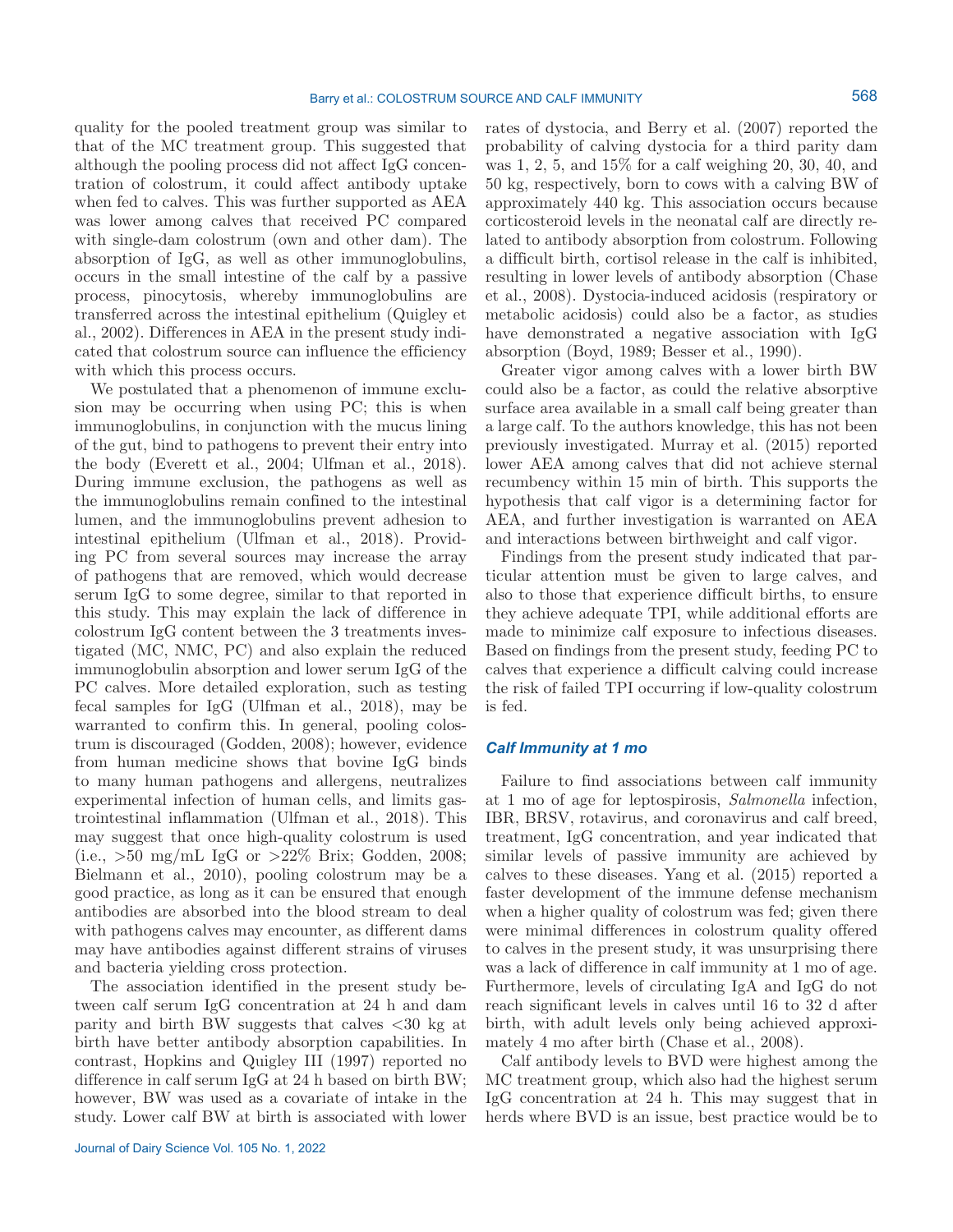feed calves their own dams' colostrum. Calf immunity levels to PI-3 were lower among calves that received PC, and although all calves were ELISA-positive for PI-3 at 1 mo of age, NMC provided increased immunity to the disease relative to PC. Although no biological difference existed for PI-3 antibody levels at 1 mo of age, feeding single dam (other or own dam) colostrum could result in greater immunity to PI-3 relative to PC. Despite the differences across treatments in terms of antibodies to respiratory viruses, which require more investigation, the study did show that respiratory diseases were associated with colostrum treatments. Failure to identify an association between colostrum treatment and gut pathogens may be related to the theory of immune exclusion discussed earlier; however, further investigation is required.

Establishing links between colostrum and diseasespecific immunity among calves is a relatively new field of research, and this study adds to the limited knowledge even though there are limitations. In the present study, as levels of disease-specific antibodies within colostrum were not assessed, this could not be accounted for, and differences in 1-mo immunity could occur due to differences in specific antibodies within the colostrum rather than as a result of the source of colostrum fed. Determining disease-specific antibody levels in colostrum would prove difficult due to the physical characteristics of the colostrum (yellow color, high viscosity), which could interfere with ELISA performance. Also, maternally derived antibodies and those produced as a result of an innate immune response could not be differentiated in the survival analysis. To determine true survival of maternally derived antibodies, labeling of disease-specific maternally derived antibodies would be required.

## *Maternally Derived Antibody Survival*

Antibody survival rates in the present study indicated that calves had comprehensive immunity in the early stages. Fulton et al. (2004) reported that most maternally derived antibodies have a decay half-life of 16 to 28 d, although the duration of this immunity is dependent on the mass of antibodies ingested and absorbed by the calf in the first 24 h of life. Given the high 24-h serum IgG concentrations identified across each of the treatment groups  $(>40 \text{ mg/mL})$ , this suggests a high level of antibody absorption that would result in a lower rate of antibody depletion (Chase et al., 2008). A study by Muñoz-Zanzi et al. (2002) assessed the survival rate of maternal antibodies to BVD and identified a survival rate of 141 d (4.7 mo), which is similar to that of the present study (4.6 and 5.5 mo in 2016 and 2018, respectively). A study on beef calves by Fulton et al. (2004) reported estimated survival times of 6.3 and 6.2 mo for antibodies to PI-3 and BRSV, which are similar to survival rates identified in the present study.

High survival among antibodies to some diseases in 2018 relative to 2016 could have occurred due to the higher concentration of IgG in colostrum during 2018. It could also be because calves were fed 5 feeds of transition milk in 2018, whereas they were fed no transition milk in 2016. Failure to identify an effect of treatment for survival of antibodies to all diseases, except IBR, indicated that in high health status herds, which screen colostrum before feeding, colostrum source will not influence disease-specific immunity in early life. Although colostrum is essential to protect the calf in early life before it develops its own immunity, there may be interference from the maternally derived antibodies that inhibit the calf's ability to mount an immune response to antigens from vaccination or natural infection (Morein et al., 2002).

For IBR, feeding MC increased antibody survival. Calves within the MC treatment group also had the highest serum IgG concentration. Given the positive association between passive immunity levels and antibody survival, this was not unexpected. Dunn et al. (2018) reported the importance of feeding colostrum from vaccinated dams to provide calves with passive protection against IBR. The cows used in this study were vaccinated for IBR, but given that a low proportion of farmers in Ireland vaccinate to provide protection against IBR (Barry et al., 2020), a review of calf vaccination protocols for IBR could be required. To the authors' knowledge, survival of maternal antibodies to *Salmonella* infection and leptospirosis has not been previously documented in female dairy calves. Therefore, the present study provided valuable information on calf immunity to *Salmonella* infection and leptospirosis, which will also be important for future studies that aim to improve calf immunity to both diseases (*Salmonella* infection and leptospirosis). As part of a herd health protocol, all dams used in the present study received a vaccine for rotavirus and coronavirus to enhance passive immunity of calves to these pathogens. The present study indicated that this protocol is successful because calves had immunity to both rotavirus and coronavirus during the period of susceptibility (first 3 mo of life; Mayameei et al., 2010). Given the increased antibody survival rate for coronavirus in 2018, it may also suggest that feeding transition milk is a contributory factor to improved immunity.

#### **CONCLUSIONS**

Our results showed that feeding colostrum from a single dam (own or other dam) resulted in higher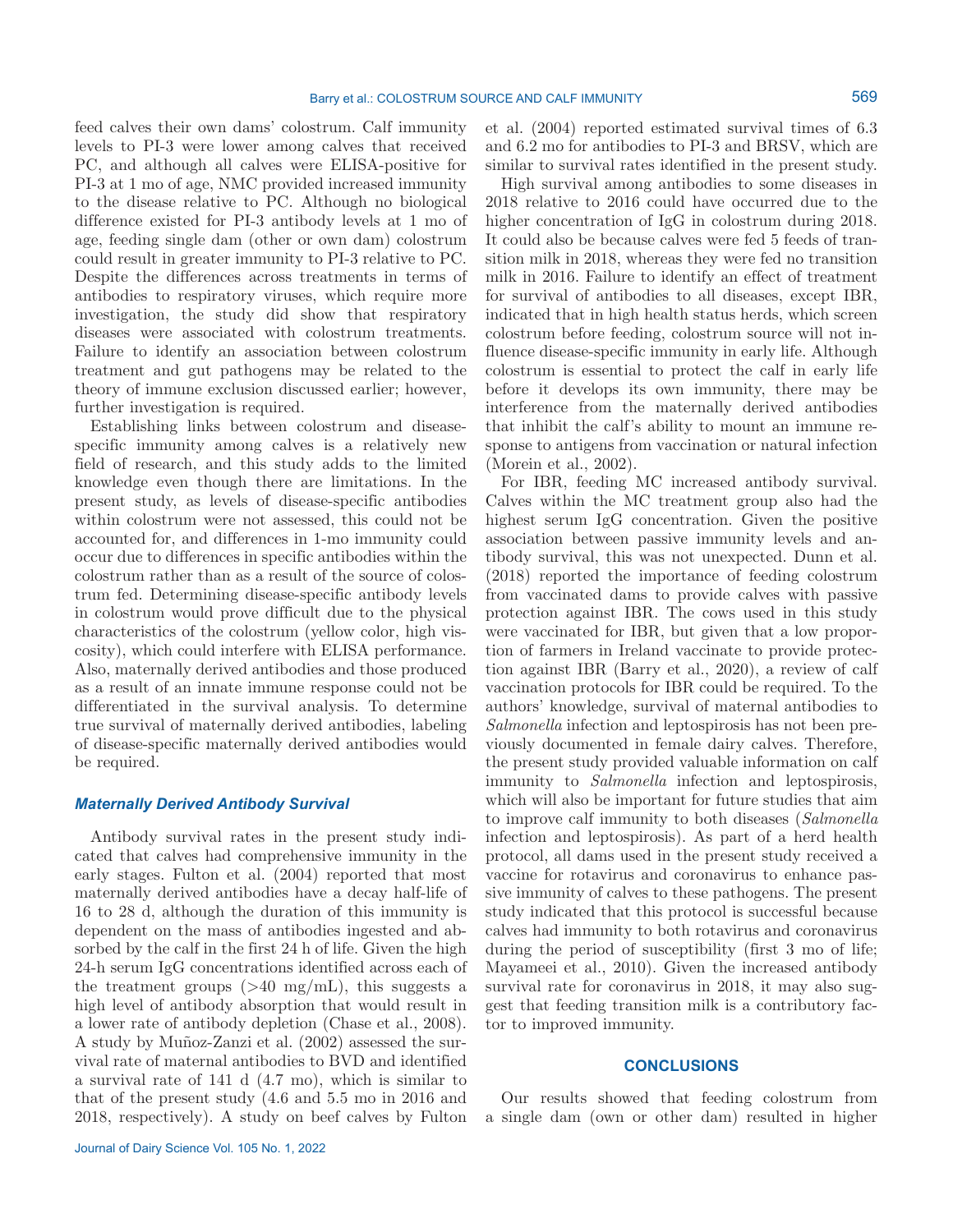passive immunity among calves, relative to those that received PC. However, it may suggest that immune exclusion occurs with PC. Providing PC may be a good practice as long as it can be ensured that enough antibodies are absorbed into the blood stream to deal with pathogens calves may encounter because different dams may have antibodies against different strains of viruses and bacteria, yielding cross protection. However, this needs to be confirmed. Maternal antibody survival has been documented in the present study and indicated that once calves receive a sufficient amount of high-quality colostrum, they achieve comprehensive immunity to a range of diseases. Although there were differences across treatments in terms of antibodies to respiratory viruses, which require more investigation, the study did show that respiratory diseases were associated with colostrum treatments. Although no association was identified between colostrum treatments and gut pathogens, further investigation is warranted in which the level of disease-specific antibodies in colostrum is quantified.

#### **ACKNOWLEDGMENTS**

The authors thank the farm staff at Teagasc Moorepark, the students who provided assistance in this study, and Munashe Chigerwe and Marie Rayburn (Department of Veterinary Medicine and Epidemiology, School of Veterinary Medicine, University of California Davis) for their help with RID analyses. The authors thank Aideen Kennedy, Maresa Sheenan, and John Fagan (Department of Agriculture, Food and the Marine, Regional Veterinary Laboratory, Blanchfieldsland, Kilkenny, Ireland) for their help in this study. The authors acknowledge the funding support by the Teagasc Walsh Fellowship funding scheme. The authors have not stated any conflicts of interest.

#### **REFERENCES**

- Barry, J., E. A. M. Bokkers, I. J. M. de Boer, and E. Kennedy. 2020. Pre-weaning management of calves on commercial dairy farms and its influence on calf welfare and mortality. Animal 14:2580–2587. [https://doi.org/10.1017/S1751731120001615.](https://doi.org/10.1017/S1751731120001615)
- Barry, J., E. A. M. Bokkers, D. P. Berry, I. J. M. de Boer, J. McClure, and E. Kennedy. 2019. Associations between colostrum management, passive immunity, calf-related hygiene practices, and rates of mortality in preweaning dairy calves. J. Dairy Sci. 102:10266– 10276. <https://doi.org/10.3168/jds.2019-16815>.
- Beam, A. L., J. Lombard, C. Kopral, L. Garber, A. Winter, J. Hicks, and J. Schlater. 2009. Prevalence of failure of passive transfer of immunity in newborn heifer calves and associated management practices on US dairy operations. J. Dairy Sci. 92:3973–3980. [https://doi.org/10.3168/jds.2009-2225.](https://doi.org/10.3168/jds.2009-2225)
- Berry, D. P., J. Lee, K. Macdonald, and J. Roche. 2007. Body condition score and body weight effects on dystocia and stillbirths and consequent effects on postcalving performance. J. Dairy Sci. 90:4201–4211. <https://doi.org/10.3168/jds.2007-0023>.
- Besser, T. E., O. Szenci, and C. Gay. 1990. Decreased colostral immunoglobulin absorption in calves with postnatal respiratory acidosis. J. Am. Vet. Med. Assoc. 196:1239–1243.
- Bielmann, V., J. Gillan, N. Perkins, A. Skidmore, S. Godden, and K. Leslie. 2010. An evaluation of Brix refractometry instruments for measurement of colostrum quality in dairy cattle. J. Dairy Sci. 93:3713–3721. <https://doi.org/10.3168/jds.2009-2943>.
- Boyd, J. W. 1989. Relationships between acid-base balance, serum composition and colostrum absorption in newborn calves. Br. Vet. J. 145:249–256. [https://doi.org/10.1016/0007-1935\(89\)90077-8.](https://doi.org/10.1016/0007-1935(89)90077-8)
- Chase, C. C., D. J. Hurley, and A. J. Reber. 2008. Neonatal immune development in the calf and its impact on vaccine response. Vet. Clin. North Am. Food Anim. Pract. 24:87–104. [https://doi.org/10](https://doi.org/10.1016/j.cvfa.2007.11.001) [.1016/j.cvfa.2007.11.001](https://doi.org/10.1016/j.cvfa.2007.11.001).
- Chigerwe, M., J. V. Hagey, and S. S. Aly. 2015. Determination of neonatal serum immunoglobulin G concentrations associated with mortality during the first 4 months of life in dairy heifer calves. J. Dairy Res. 82:400–406. [https://doi.org/10.1017/](https://doi.org/10.1017/S0022029915000503) [S0022029915000503.](https://doi.org/10.1017/S0022029915000503)
- Conneely, M., D. Berry, R. Sayers, J. Murphy, I. Lorenz, M. Doherty, and E. Kennedy. 2013. Factors associated with the concentration of immunoglobulin G in the colostrum of dairy dams. Animal 7:1824–1832. <https://doi.org/10.1017/S1751731113001444>.
- Conneely, M., D. P. Berry, J. P. Murphy, I. Lorenz, M. L. Doherty, and E. Kennedy. 2014. Effect of feeding colostrum at different volumes and subsequent number of transition milk feeds on the serum immunoglobulin G concentration and health status of dairy calves. J. Dairy Sci. 97:6991–7000. [https://doi.org/10.3168/jds.2013-7494.](https://doi.org/10.3168/jds.2013-7494)
- Cummins, C., D. Berry, J. Murphy, I. Lorenz, and E. Kennedy. 2017. The effect of colostrum storage conditions on dairy heifer calf serum immunoglobulin G concentration and preweaning health and growth rate. J. Dairy Sci. 100:525–535.
- Dardillat, J., G. Trillat, and P. Larvor. 1978. Colostrum immunoglobulin concentration in dams: Relationship with their calf mortality and with the colostrum quality of their female offspring. Ann. Rech. Vet. 9:375–384.
- Dillane, P., L. Krump, E. Kennedy, R. G. Sayers, and G. P. Sayers. 2020. Determining the predictive capability of a Clinical Assessment Scoring Chart to differentiate severity of the clinical consequences of neonatal calf diarrhea relative to gold-standard blood gas analysis. PLoS One 15:e0230708. [https://doi.org/10.1371/](https://doi.org/10.1371/journal.pone.0230708) [journal.pone.0230708](https://doi.org/10.1371/journal.pone.0230708).
- Dunn, A., M. Welsh, A. Gordon, A. Arguello, S. J. Morrison, and B. Earley. 2018. Effect of passive transfer status on response to a glycoprotein E (gE)-negative bovine herpesvirus type 1 (BoHV-1) and bovine respiratory syncytial virus (BRSV) vaccine and weaning stress in pre-weaned dairy calves. J. Appl. Anim. Res. 46:907– 914. [https://doi.org/10.1080/09712119.2017.1422257.](https://doi.org/10.1080/09712119.2017.1422257)
- Ellis, J. A., L. E. Hassard, V. S. Cortese, and P. S. Morley. 1996. Effects of perinatal vaccination on humoral and cellular immune responses in dams and young calves. J. Am. Vet. Med. Assoc. 208:393–400.
- Everett, M. L., D. Palestrant, S. E. Miller, R. R. Bollinger, and W. Parker. 2004. Immune exclusion and immune inclusion: A new model of host-bacterial interactions in the gut. Clin. Appl. Immunol. Rev. 4:321–332. [https://doi.org/10.1016/j.cair.2004.03.001.](https://doi.org/10.1016/j.cair.2004.03.001)
- Fulton, R. W., R. E. Briggs, M. E. Payton, A. W. Confer, J. T. Saliki, J. F. Ridpath, L. J. Burge, and G. C. Duff. 2004. Maternally derived humoral immunity to bovine viral diarrhea virus (BVDV) 1a, BVDV1b, BVDV2, bovine herpesvirus-1, parainfluenza-3 virus bovine respiratory syncytial virus, *Mannheimia haemolytica* and *Pasteurella multocida* in beef calves, antibody decline by half-life studies and effect on response to vaccination. Vaccine 22:643–649. <https://doi.org/10.1016/j.vaccine.2003.08.033>.
- Godden, S. 2008. Colostrum management for dairy calves. Vet. Clin. North Am. Food Anim. Pract. 24:19–39. [https://doi.org/10.1016/](https://doi.org/10.1016/j.cvfa.2007.10.005) [j.cvfa.2007.10.005](https://doi.org/10.1016/j.cvfa.2007.10.005).
- Godden, S. M., D. M. Haines, K. Konkol, and J. Peterson. 2009. Improving passive transfer of immunoglobulins in calves. II: Interaction between feeding method and volume of colostrum fed. J. Dairy Sci. 92:1758–1764. [https://doi.org/10.3168/jds.2008-1847.](https://doi.org/10.3168/jds.2008-1847)